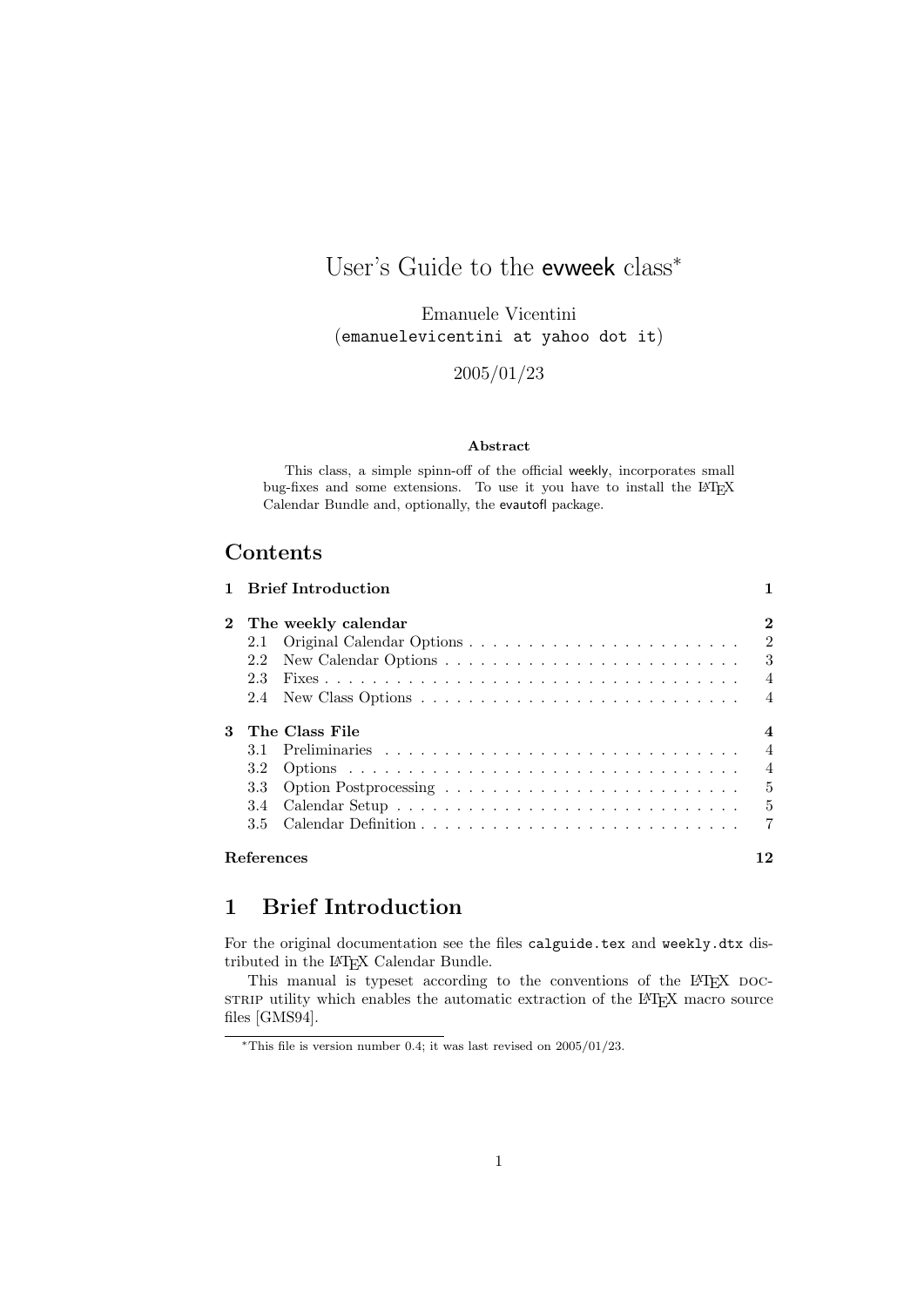## 2 The weekly calendar

The evweek class prints weekly calendars for use with a Filofax<sup>TM</sup> or other personal planner. Pages are framed with cut-lines, and punch-marks show where to cut holes at the edge of the page. For each date, the style initially attempts to set the event and date text as a single column. If the text overflows the box for that date, the style will attempt to recover by resetting the text as two columns.

It has the following special features and limitations:

- The text of the calendar is always rotated, using the **scape** package from the graphics bundle. As a result, calendars generated using this package can only be printed using pdflatex, dvips or other  $PostScript^{TM}$  print drivers supported by the graphics bundle.
- If the graphics bundle has not been configured for your system, you can specify the driver and other options for its use by giving LAT<sub>EX</sub> options to the class when it is loaded.
- While the paper size can be specified using options like a4paper, this will have no effect on the calendar size: it is governed by calendar options only.
- Documents created with this style should contain nothing other than a calendar environment.

#### 2.1 Original Calendar Options

The following formatting options are supported by the weekly environment<sup>1</sup>:

- firstday This is the starting day of the calendar, expressed as an integer. Friday (the default) is 5.
- punchcluster Most filofaxes have two or or more clusters or groups of punches to hold the pages in place. This option sets the number of punches in each cluster. The default is three.
- intraspace This governs the space between punchouts within a group. The default is 19.25mm.
- punchgroups This option sets the number of groups of punches. The default is two groups.
- interspace This option sets the distance between the groups of punches. The default is 51.25mm.
- pageheight This fixes the height of a filofax page (not the physical paper on which it is printed). The default is 172mm.
- pagewidth This fixes the width of an individual page. The physical printed area will be twice this figure. The default is 95mm, for a 190mm printed area.
- grip This adjusts the distance from the edge of the page to the outer edge of the punchouts. Default is 5mm.

 $1$ All but the first one are provided by the autofilo package (see the LAT<sub>EX</sub> Calendar Bundle) or the evautofl package.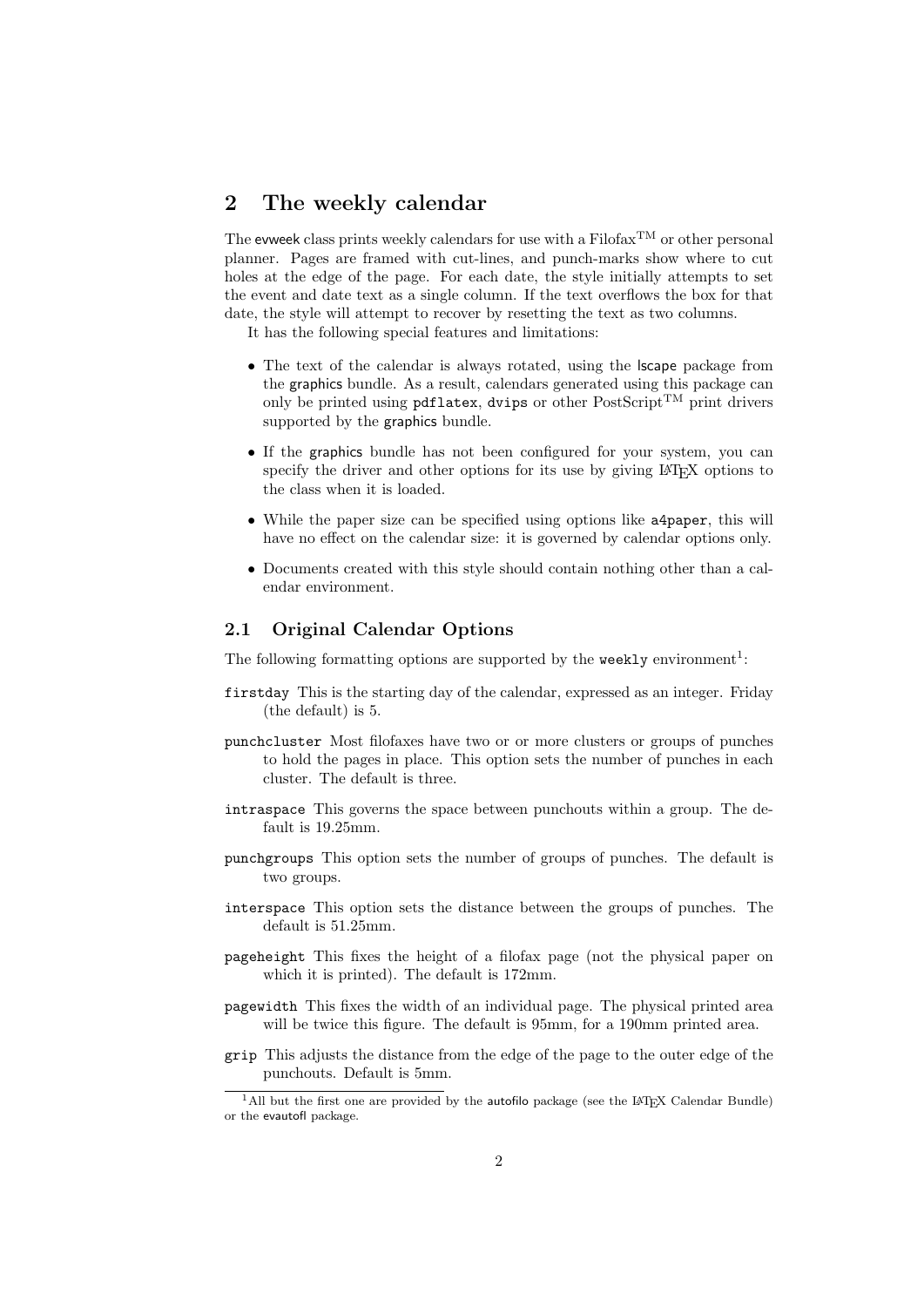punchmargin This adjusts the distance from the edge of the text to the inner edge of the punchouts. Default is 2mm.

punchpoints Size, in points, of punchouts<sup>2</sup>. Defaults to 15.

topspace Gap between top of filofax page and top of text page.

bottomspace Gap between bottom of filofax page and bottom of text page.

- jawspread If set to a positive length, this places a set of rules the width of the punchmarks on either side of each punchhole, centered on its center and spread the distance specified. This can be useful as a guide with some onehole punches that are designed to be used "blind".
- jawline Sets the width of the lines used to make jawmarks. Default value is 0.4 pt.

#### 2.2 New Calendar Options

The following new formatting options are supported by the weekly environment as provided by this class only:

- titletype This set the default typeface for the titlebox of each entry; default is \bfseries.
- daynumbertype This set the typeface for the day number, allowing a finer control over the typesetting of each box; default is empty.
- daynametype This set the typeface for the day name, allowing a finer control over the typesetting of each box; default is empty.
- monthtype This set the typeface for month name, allowing a finer control over the typesetting of each box; default is empty.
- yeartype This set the typeface for year number, allowing a finer control over the typesetting of each box; default is empty.
- intralineskip This set the distance between lines that appears in every day's box; set it to negative values to disable line printing; default is -1 pt.
- bottomlineskip This set a small gap between the last line that will eventually appear in every day's box and the bottom of that same box; default is 0 pt.

ruleheight This set the lines' height; default is 0.1 pt.

Each of these parameters can be set indipendently, but the titletype option has an overall effect. For example:

#### titletype=\itshape, monthtype=\bfseries

will typeset the whole titlebox with an italic shape font and *only* the month name using a bold expanded, italic font (if available).

<sup>2</sup>Please, note that the original documentation reads punchsize but the option name is really punchpoints. Also, take care to write no dimension specification after the number.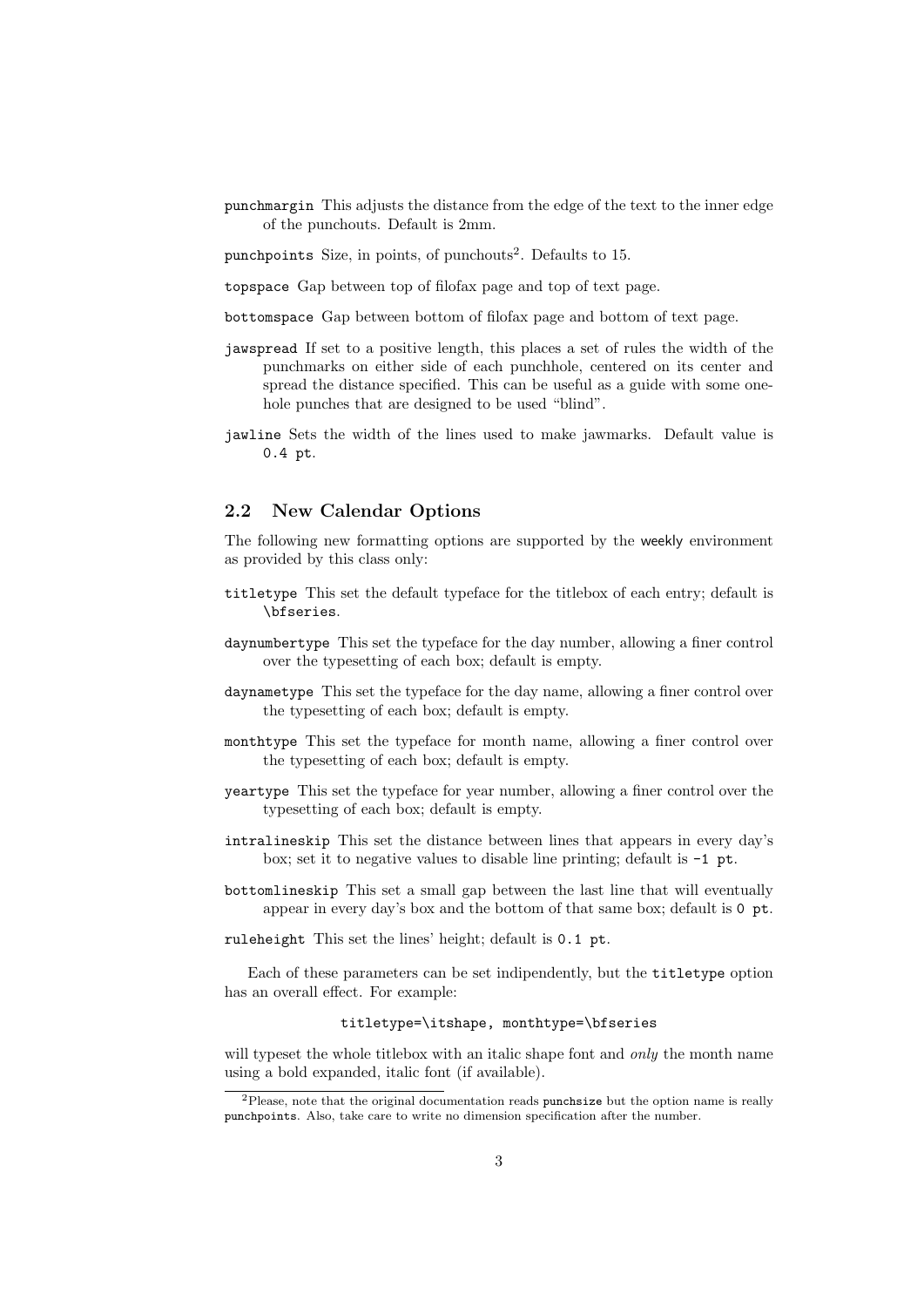#### 2.3 Fixes

I should not call them real bug-fixes, but I have changed some bits of code that handle the layout of the titlebox of each day.

The original implementation just put the titlebox's elements in a T<sub>E</sub>X box and then built a little sandwich with two \hrule; this has the unpleaseant effect that the titleboxes can be of different height, so I've put the titleboxes in a \vbox of \baselineskip height.

#### 2.4 New Class Options

- traditional The evweek class needs autofilo or evautofl package to draw the page frame; the default behaviour is to use evautofl but if the traditional option is passed to evweek or evautofl is not available, then it will revert to use the old autofilo package.
- compact With this option, evweek puts a whole week on a single framed page, without any empty scratching box, starting from Monday (starting day can be customized using firstday); the original input for this option came from Luis Rivera.
- ferial With this option, evweek puts Monday to Wednesday on the left hand pages and Thurday to Sunday on the right hand ones, with Saturday and Sunday taking half the space of the other days and no empty scratching box<sup>3</sup>; the original request for this option came from Geert Kloosterman.

### 3 The Class File

#### 3.1 Preliminaries

Use  $\text{LATEX } 2\varepsilon$ , and tell the user who we are.

```
1 \langle *class \rangle
```

```
2 \NeedsTeXFormat{LaTeX2e}[1995/06/01]
```
3 \ProvidesClass{evweek}[2005/01/23 v0.4 evWeekly Calendar]

Define some more variables and switches for use in the body of the style.

- 4 \newif\ifwk@overthetop
- 5 \newcount\wk@firstday
- 6 \newcount\wk@tempcount
- 7 \newlength\wk@itemheight
- 8 \newif\ifwk@traditional
- 9 \newif\ifwk@compact
- 10 \newif\ifwk@ferial
- 11 \newskip\wk@intralineskip
- 12 \newskip\wk@bottomlineskip
- 13 \newlength\wk@ruleheight

#### 3.2 Options

Things like page and type size go to the article class.

<sup>3</sup>Customization of starting day via firstday is not taken into account.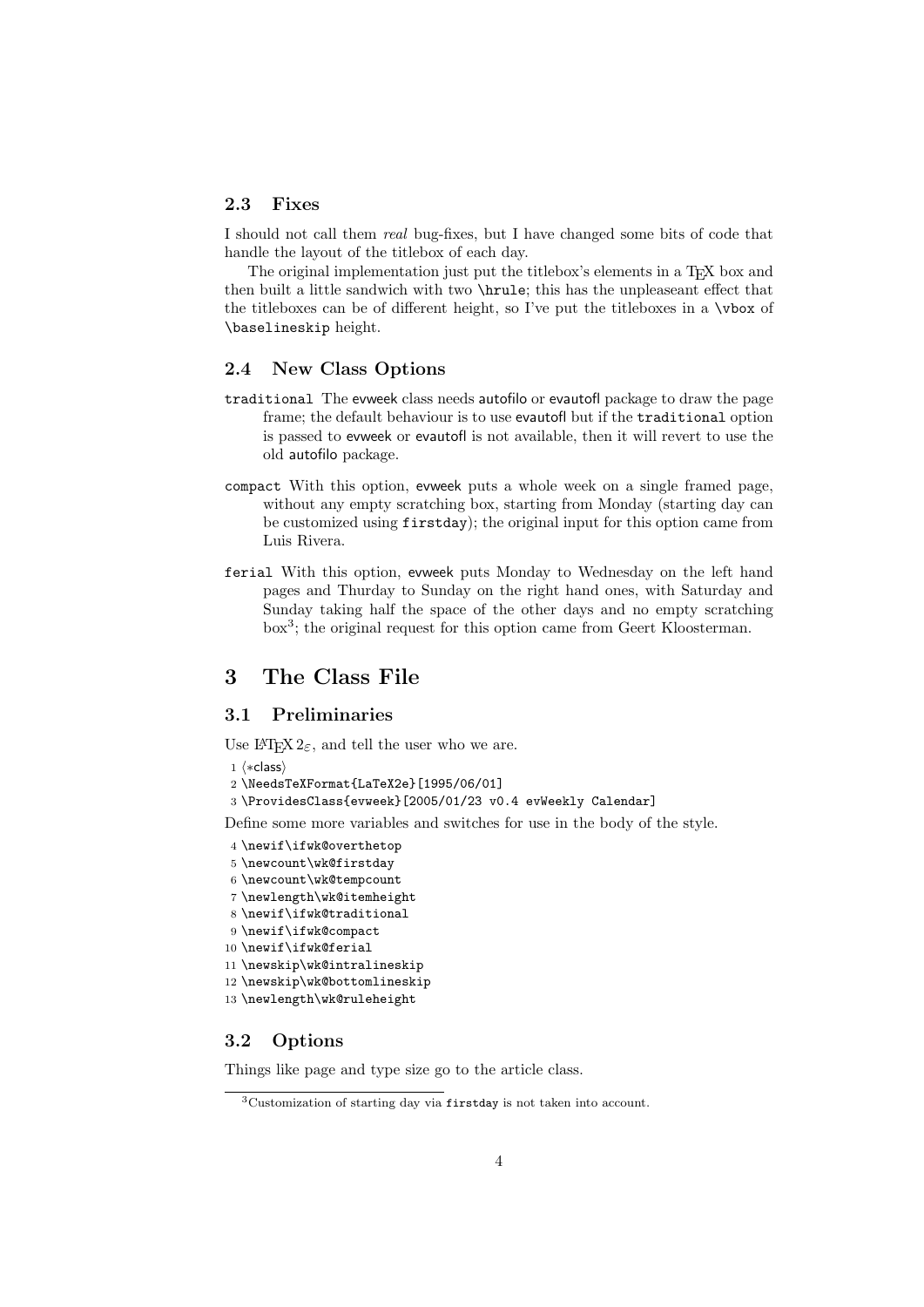\DeclareOption\*{\PassOptionsToClass{\CurrentOption}{article}}

```
15 \DeclareOption{traditional}{\wk@traditionaltrue}
```

```
16 \DeclareOption{compact}{\wk@compacttrue\wk@ferialfalse}
```

```
17 \DeclareOption{ferial}{\wk@ferialtrue\wk@compactfalse}
```
We use the generic language options, the same as other parts of the system.

```
18 \input{calopts.cfg}
```

```
19 \InputIfFileExists{dates.cfg}{}{}
```

```
20 \ProcessOptions
```
#### 3.3 Option Postprocessing

Now that the options lists are available to us, we can start loading packages. The following packages are always loaded.

```
21 \LoadClass{article}
22 \RequirePackage{calendar}
23 \RequirePackage{lscape}
24 \RequirePackage{multicol}
```
If evautofl is not available, we simulate the effect of traditional to keep going.

```
25 \IfFileExists{evautofl.sty}{\relax}{\wk@traditionaltrue}
26 \ifwk@traditional
27 \RequirePackage{autofilo}
28 \else
29 \RequirePackage{evautofl}
30 \text{ t}It is now time to do the final page formatting.
```

```
31 \AtBeginDocument{%
```
Eliminate page numbers and indenting.

```
32 \pagestyle{empty}
```

```
33 \parindent=0pt
```

```
34 \multicolsep=0pt}
```
#### 3.4 Calendar Setup

Define some key and their default values for use by the calendar environment.

```
35 \define@key{opt}{firstday}{%
36 \wk@firstday=#1}
37 \ifwk@compact
38 \wk@firstday=1
39 \else\ifwk@ferial
40 \wk@firstday=4
41 \else
42 \wk@firstday=5
43 \text{tif}44 \define@key{opt}{titletype}{%
45 \def\wk@titletype{#1}}
46 \def\wk@titletype{\bfseries}
47 \define@key{opt}{daynumbertype}{%
48 \def\wk@daynumbertype{#1}}
49 \def\wk@daynumbertype{}
50 \define@key{opt}{daynametype}{%
51 \def\wk@daynametype{#1}}
```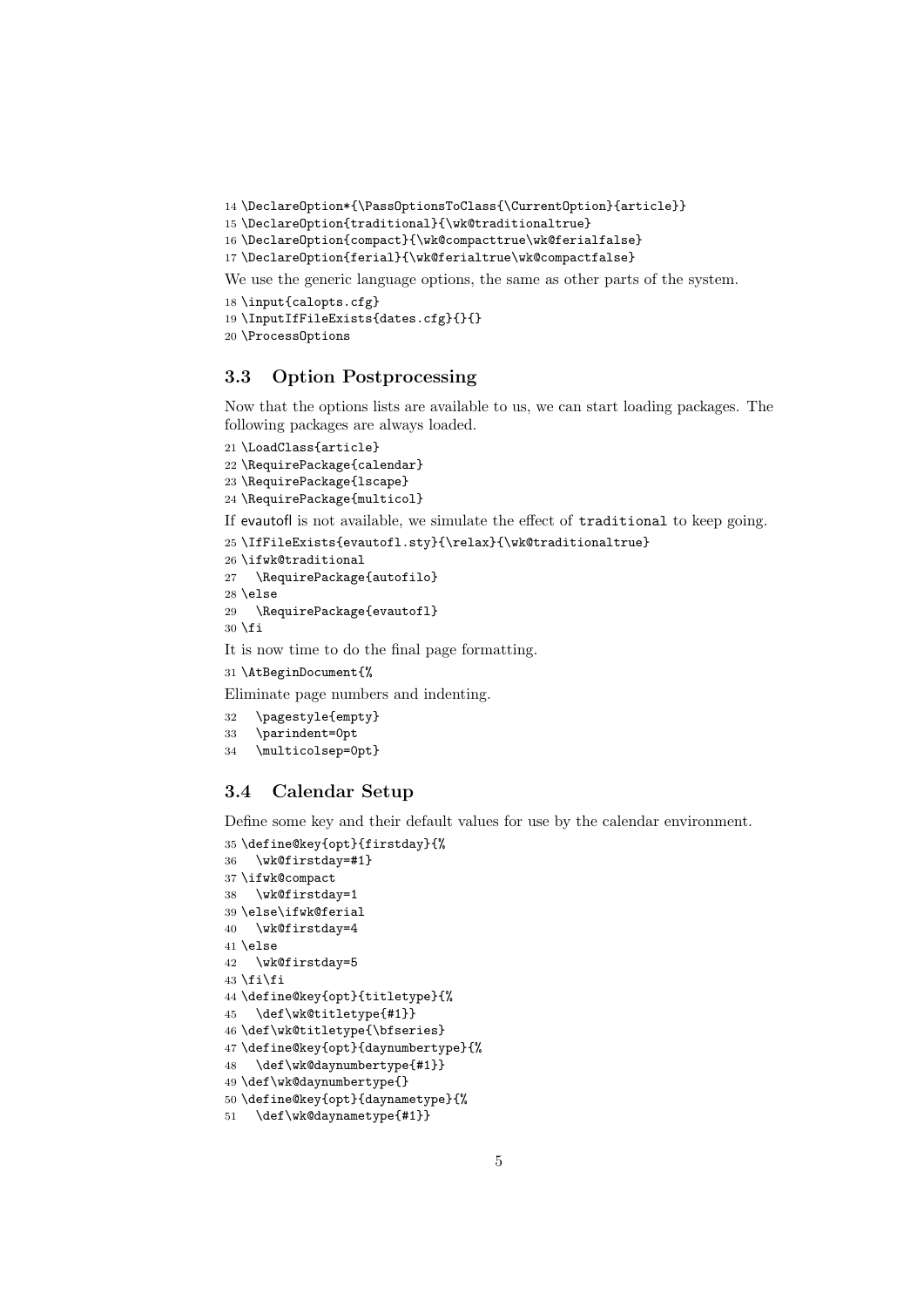```
52 \def\wk@daynametype{}
53 \define@key{opt}{monthtype}{%
54 \def\wk@monthtype{#1}}
55 \def\wk@monthtype{}
56 \define@key{opt}{yeartype}{%
57 \def\wk@yeartype{#1}}
58 \def\wk@yeartype{}
59 \define@key{opt}{intralineskip}{%
60 \wk@intralineskip=#1}
61 \wk@intralineskip=-\p@
62 \define@key{opt}{bottomlineskip}{%
63 \wk@bottomlineskip=#1}
64 \wk@bottomlineskip=\z@
65 \define@key{opt}{ruleheight}{%
66 \wk@ruleheight=#1}
67 \wk@ruleheight=0.1pt
```
Internal re-definition of \hrulefill with variable height.

```
68 \def\wk@hrulefill{\leavevmode\leaders\hrule height\wk@ruleheight
```

```
69 \hfill\kern\z@}
```
We declare eight boxes (or just seven if compact or ferial options are in place), one for each day of the week plus an extra.

```
70 \wk@tempcount=0
```

```
71 \expandafter\newsavebox\csname wk@box\the\wk@tempcount\endcsname
72 \ifwk@compact
73 \loop
74 \advance\wk@tempcount by 1
75 \ifnum\wk@tempcount<7
76 \expandafter\newsavebox\csname wk@box\the\wk@tempcount\endcsname
77 \repeat
78 \else\ifwk@ferial
79 \loop
80 \advance\wk@tempcount by 1
81 \ifnum\wk@tempcount<7
82 \expandafter\newsavebox\csname wk@box\the\wk@tempcount\endcsname
83 \repeat
84 \else
85 \loop
86 \advance\wk@tempcount by 1
87 \ifnum\wk@tempcount<8
88 \expandafter\newsavebox\csname wk@box\the\wk@tempcount\endcsname
89 \repeat
90 \text{fi}
```
We need a macro to lay the boxes out on a page. We define this now, with parameterized measurements that will be determined by the settings given to the environment within which this expands.

```
91 \def\wk@spitoutboxes{%
92 \wk@tempcount=-1
93 \ifwk@compact
94 \loop
95 \advance\wk@tempcount by 1
96 \ifnum\wk@tempcount<7
97 \hbox to\linewidth{%
```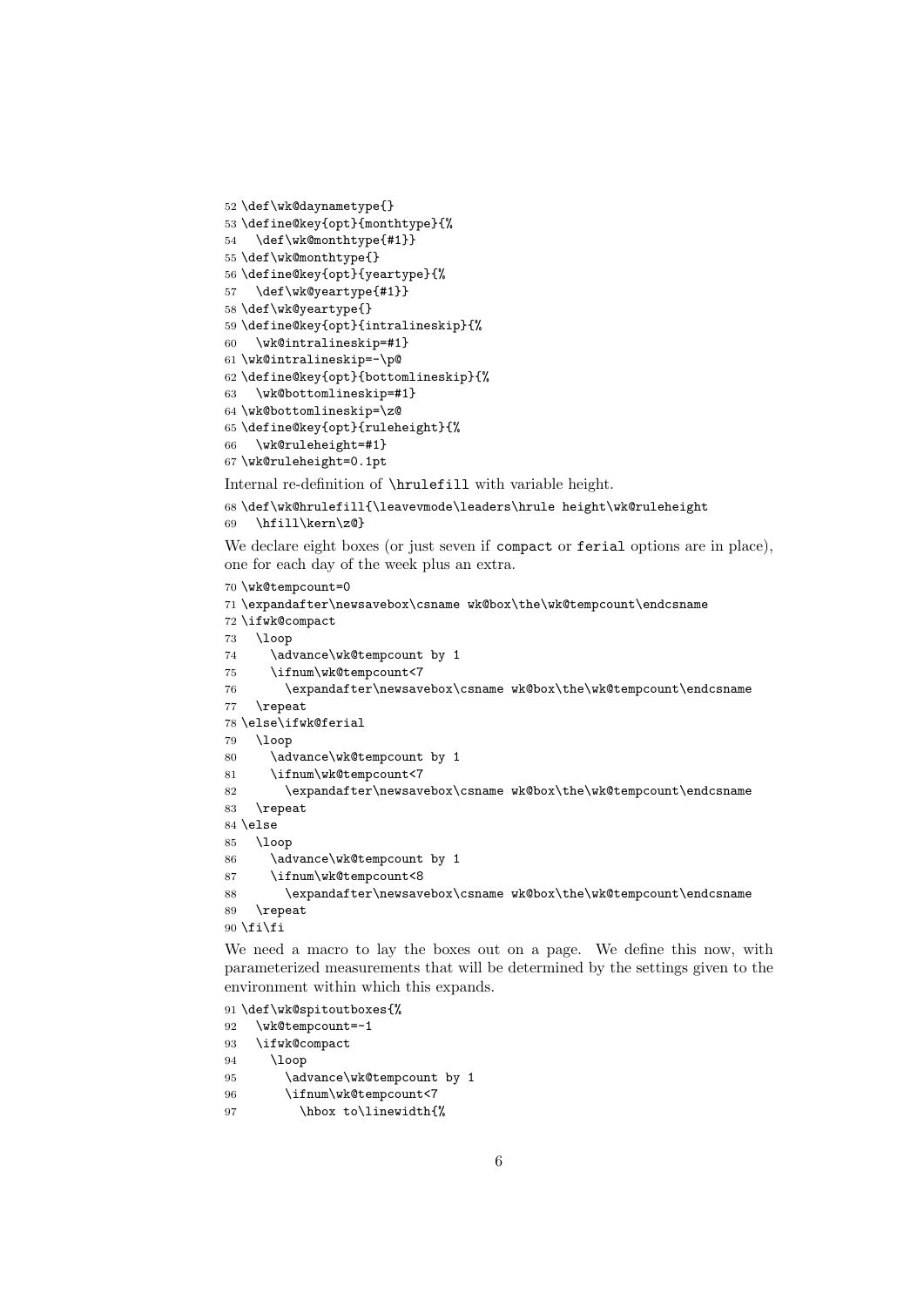```
98 \expandafter\usebox\csname wk@box\the\wk@tempcount\endcsname}%
99 \repeat
100 \else\ifwk@ferial
101 \loop
102 \advance\wk@tempcount by 1
103 \ifnum\wk@tempcount<7
104 \hbox to\linewidth{%
105 \expandafter\usebox\csname wk@box\the\wk@tempcount\endcsname}%
106 \repeat
107 \else
108 \loop
109 \advance\wk@tempcount by 1
110 \ifnum\wk@tempcount<3
111 \hbox to\linewidth{%
112 \expandafter\usebox\csname wk@box\the\wk@tempcount\endcsname}%
113 \repeat
114 \hbox to\linewidth{%
115 \vbox to\wk@itemheight{%
116 \hrule width\linewidth height0.4pt depth0pt
117 \hbox to\linewidth{\hfil}%
118 \vfill}}%
119 \wk@tempcount=2
120 \loop
121 \advance\wk@tempcount by 1
122 \ifnum\wk@tempcount<7
123 \hbox to\linewidth{%
124 \expandafter\usebox\csname wk@box\the\wk@tempcount\endcsname}%
125 \repeat
126 \fi\fi}
```
We define a macro that calculates the height of the date boxes. The value of \normallineskip sneaks in between stacked \hboxes, so we need to account for that.

```
127 \def\wk@getitemheight{%
128 \setlength{\wk@itemheight}{\textheight}
129 \addtolength{\wk@itemheight}{-4pt}
130 \addtolength{\wk@itemheight}{-5\normallineskip}
131 \ifwk@compact
132 \divide\wk@itemheight by 7
133 \else\ifwk@ferial
134 \divide\wk@itemheight by 3
135 \else
136 \divide\wk@itemheight by 4
137 \fi\fi}%
```
#### 3.5 Calendar Definition

The calendar definition itself consists of a single command and its associated arguments.

```
138 \newcalendar%
```
We give the environment a name.

139 {weekly}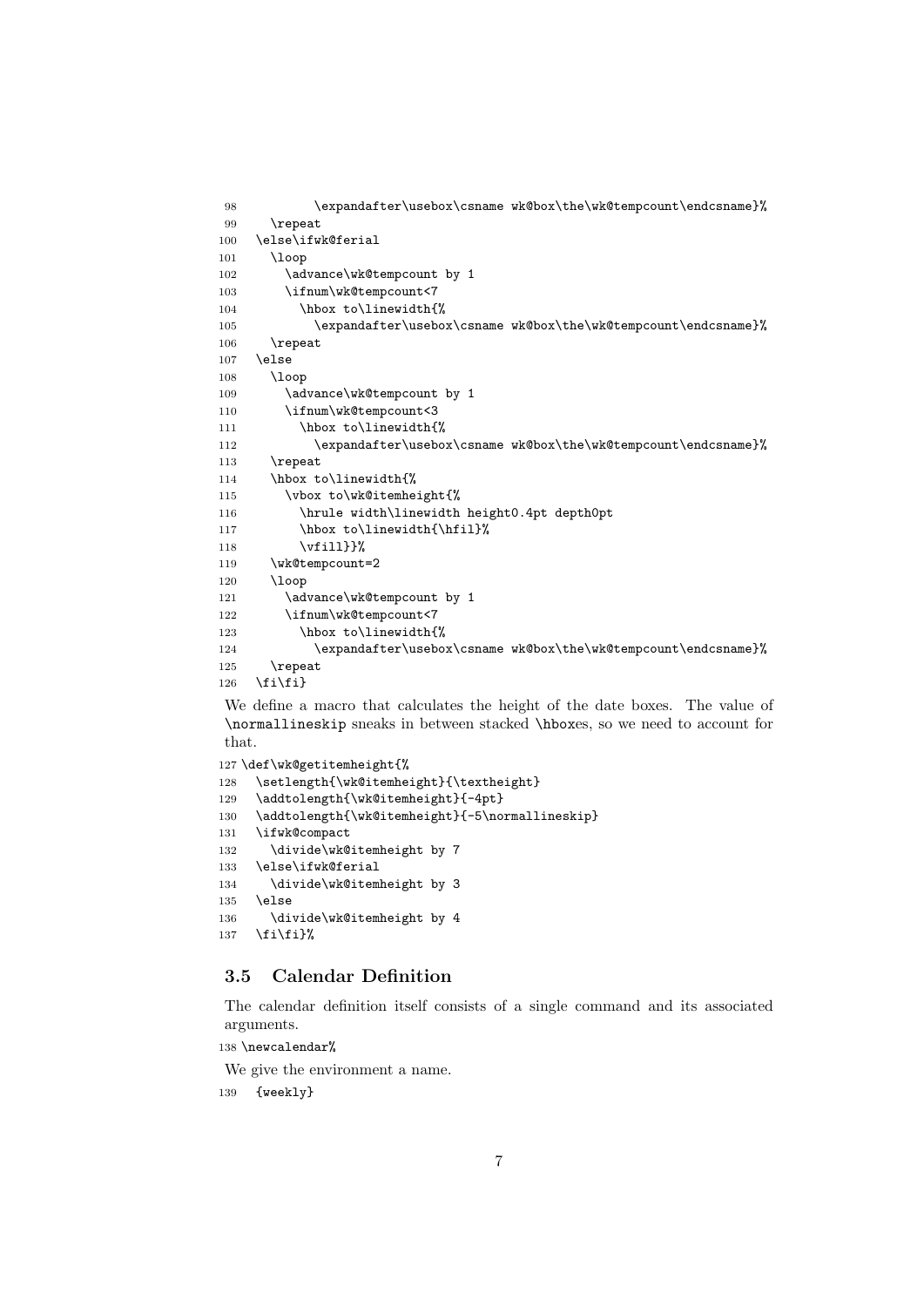We are producing DVI, so we use the standard macro for dropping text into the hopper.

#### 140 {\cal@insert}

Starting day for the calendar is not fixed here, because we do not pad with blank entries. Season to taste. Use integers 0 through 6. A value over 7 means no padding.

141 {8}

The length of a group is one week.

142 {7}

The length of a subgroup is one week.

143 {7}

We do not need delimiters between output items, since we're just building boxes.

```
144 {\relax}
```
Increment the date counter with every item.

```
145 {I}
```
Define the header.

#### 146 {\expandafter\autofilo\expandafter{\cal@optionslist}\wk@getitemheight}

We define the end of the calendar. This spits out all of the boxes one last time and closes the page formatting environment.

```
147 {\wk@spitoutboxes\endautofilo}
```
We define the way to open a new group. This spits out all of the boxes built for a page of text.

```
148 {\wk@spitoutboxes}
```
We define a way to end a subgroup. In this case, we just relax.

149 {\relax}

We set up to require a month and day in the environment typed into the user's document.

#### 150 {\dates@requiremonthtrue\dates@requiredaytrue}

The next section runs after the calendar dates have been scanned from the environment, but before the table is opened.

We step back, if necessary, from the designated first date to reach the starting day for pages. (Default is Friday.)

```
151 {\global\dates@date=\cal@range@start
```

```
152 \prevday\wk@firstday
```

```
153 \cal@range@start=\dates@date
```
154 \caldate

We tell the user where we are starting.

155 \message{^^JStart: \theshortweekday\space

```
156 \theday\space\theshortmonth\space\theyear}%
```
Then we jump forward, again if necessary, to the next day just before the starting day of the week.

```
157 \global\dates@date=\cal@range@end
```

```
158 \caldate
```

```
159 \advance\wk@firstday by -1
```

```
160 \ifnum\wk@firstday=7
```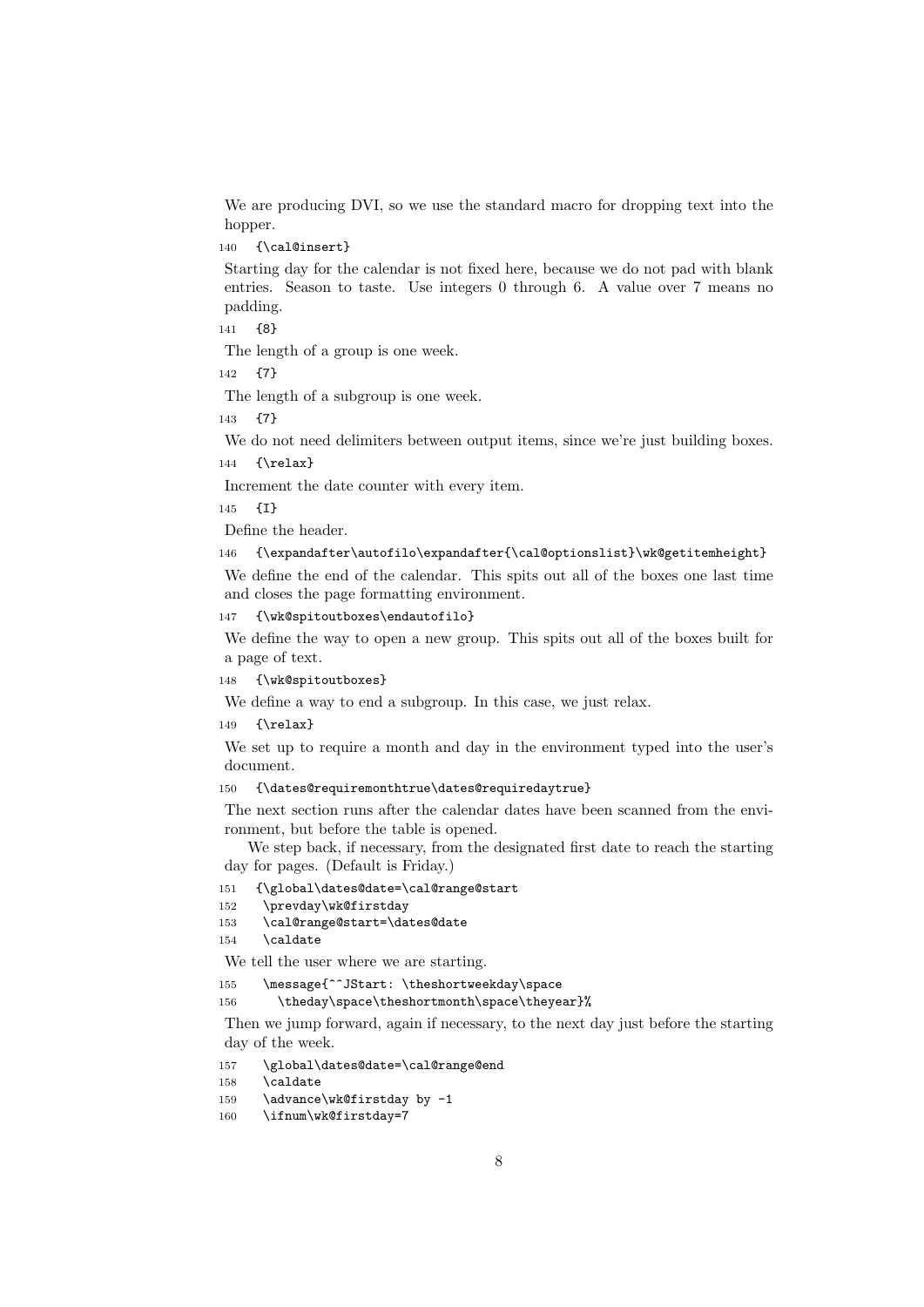161 \wk@firstday=0

```
162 \fi
```

```
163 \nextday\wk@firstday
```
164 \caldate

165 \cal@range@end=\dates@date

We let the user know where we plan to stop.

166 \message{^^JEnd: \theshortweekday\space

167 \theday\space\theshortmonth\space\theyear^^J}%

We jump back to the starting date and reset the human-side values.

168 \global\dates@date=\cal@range@start

169 \caldate}

Events are delimited by \par.

170 {\par}

The next argument is dropped on DVI for each item. We use it here to fetch the text of appointments and events to the standard list macros, using the standard text-fetching commands. Each generates a stack delimited by the phrase that was set above.

171 {\cal@get@appointments\cal@get@events}

This sets \cal@entry@text. It is executed for every event or appointment in the database that applies to a given item. We differentiate between whole-day events, pinpointed events and ranged events.

```
172 {\ifnum\dates@time@start>0
173 \ifnum\dates@time@start=\dates@time@end
174 \protected@edef\cal@entry@text{%
175 \thetimestart\space
176 \cal@textcolor{\calcolor}{\theshorttext}}
177 \else
178 \protected@edef\cal@entry@text{%
179 \thetimestart--\thetimeend\space
180 \cal@textcolor{\calcolor}{\theshorttext}}
181 \qquad \qquad182 \text{ kg}183 \protected@edef\cal@entry@text{%
184 \cal@textcolor{\calcolor}{\theshorttext}}
185 \fi}
```
Finally we tell the style how to create the text for each item. We stash the text in each of the numbered boxes, for extraction at the end of each group and at the end of the run. In the event of an overfull \vbox, we retry with two columns of text in a last-ditch attempt to squeze everything in.

```
186 {\global\wk@overthetopfalse
187 \ifwk@ferial
188 \ifcase\cal@subgroup@count
189 \def\wk@itemheight@scalefactor{1}%
190 \or
191 \def\wk@itemheight@scalefactor{1}%
192 \overline{\arctan}193 \def\wk@itemheight@scalefactor{0.5}%
194 \overline{\phantom{a}} \or
195 \def\wk@itemheight@scalefactor{0.5}%
196 \else
```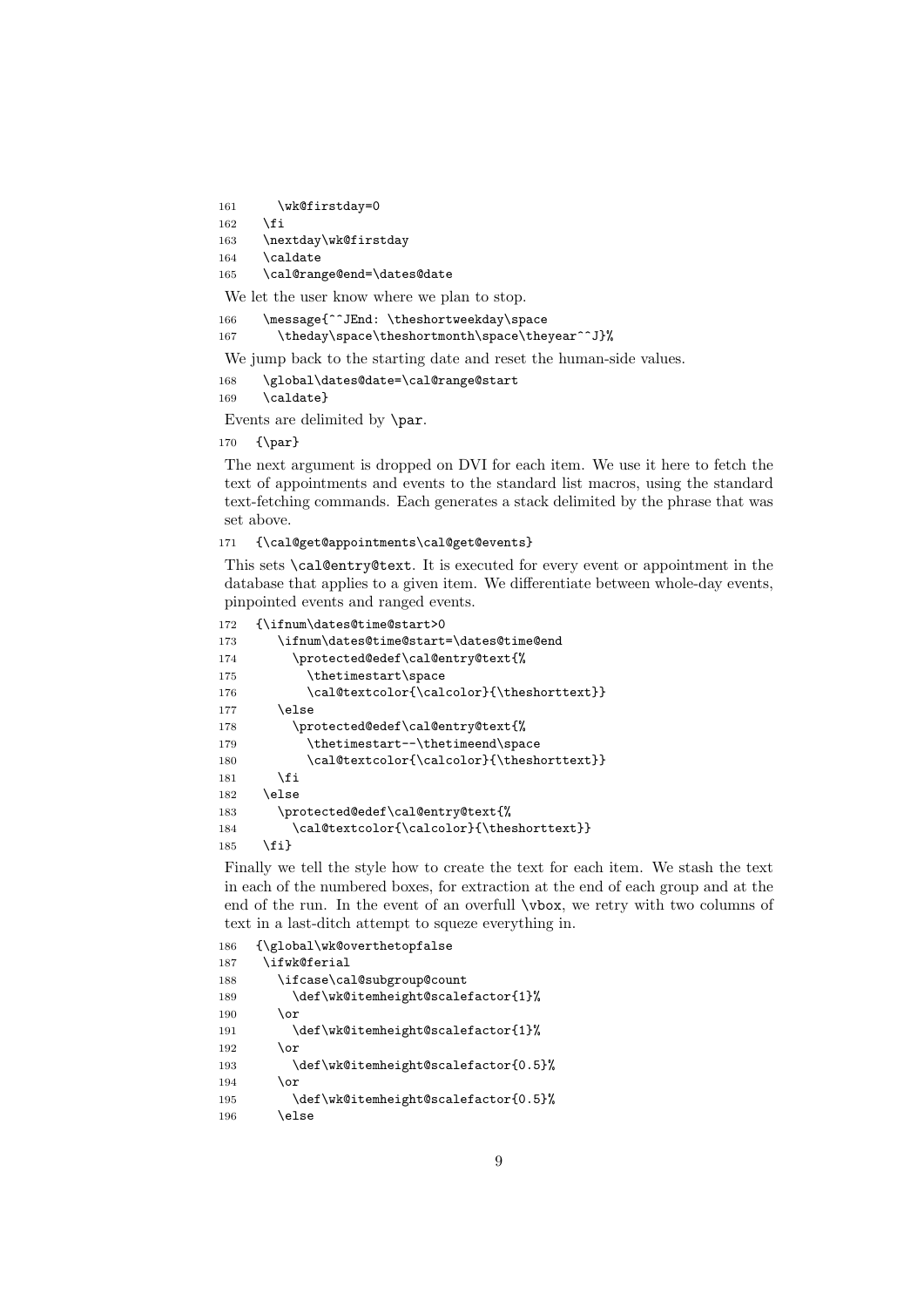```
197 \def\wk@itemheight@scalefactor{1}%
198 \overrightarrow{fi}199 \else
200 \def\wk@itemheight@scalefactor{1}%
201 \overrightarrow{fi}202 \expandafter\sbox\csname wk@box\the\cal@subgroup@count\endcsname{%
203 \vbox to\wk@itemheight@scalefactor\wk@itemheight{%
204 \hbox{%
205 \parbox{\linewidth}{%
206 \vbox to\baselineskip{%
207 \hrule width\linewidth
208 \vskip 1pt
209 \ifwk@compact
210 {\wk@titletype{\wk@daynametype\theweekday}\hfill
211 {\wk@daynumbertype\theday}\space
212 {\wk@monthtype\themonth}\space
213 {\wk@yeartype\theyear}}214 }\par
215 \else\ifwk@ferial
216 \ifnum\cal@subgroup@count<4
217 {\wk@titletype{\wk@daynametype\theweekday}\hfill
218 {\wk@daynumbertype\theday}\space
219 {\wk@monthtype\themonth}\space
220 {\wk@yeartype\theyear}%
221 } \par
222 \qquad \text{lelex}223 {\wk@titletype{\wk@daynumbertype\theday}\space
224 {\wk@monthtype\themonth}\space
225 {\wk@yeartype\theyear}\hfill
226 {\wk@daynametype\theweekday}227 } \par
228 \setminus fi
229 \qquad \text{lelse}230 \ifnum\cal@subgroup@count<3
231 {\wk@titletype{\wk@daynametype\theweekday}\hfill
232 {\wk@daynumbertype\theday}\space
233 {\wk@monthtype\themonth}\space
234 \{ \wk@yeartype \the year \}235 } \par
236 \text{le}237 {\wk@titletype{\wk@daynumbertype\theday}\space
238 {\wk@monthtype\themonth}\space
239 {\wk@yeartype\theyear}\hfill
240 {\wk@daynametype\theweekday}%
241 }\par
242 \overline{1}243 \overrightarrow{f}244 \forall fill
245 }% vbox
246 \hrule width\linewidth
247 \vskip 1pt
248 \raggedright
249 \small
250 \ifcat$\theevents$%
```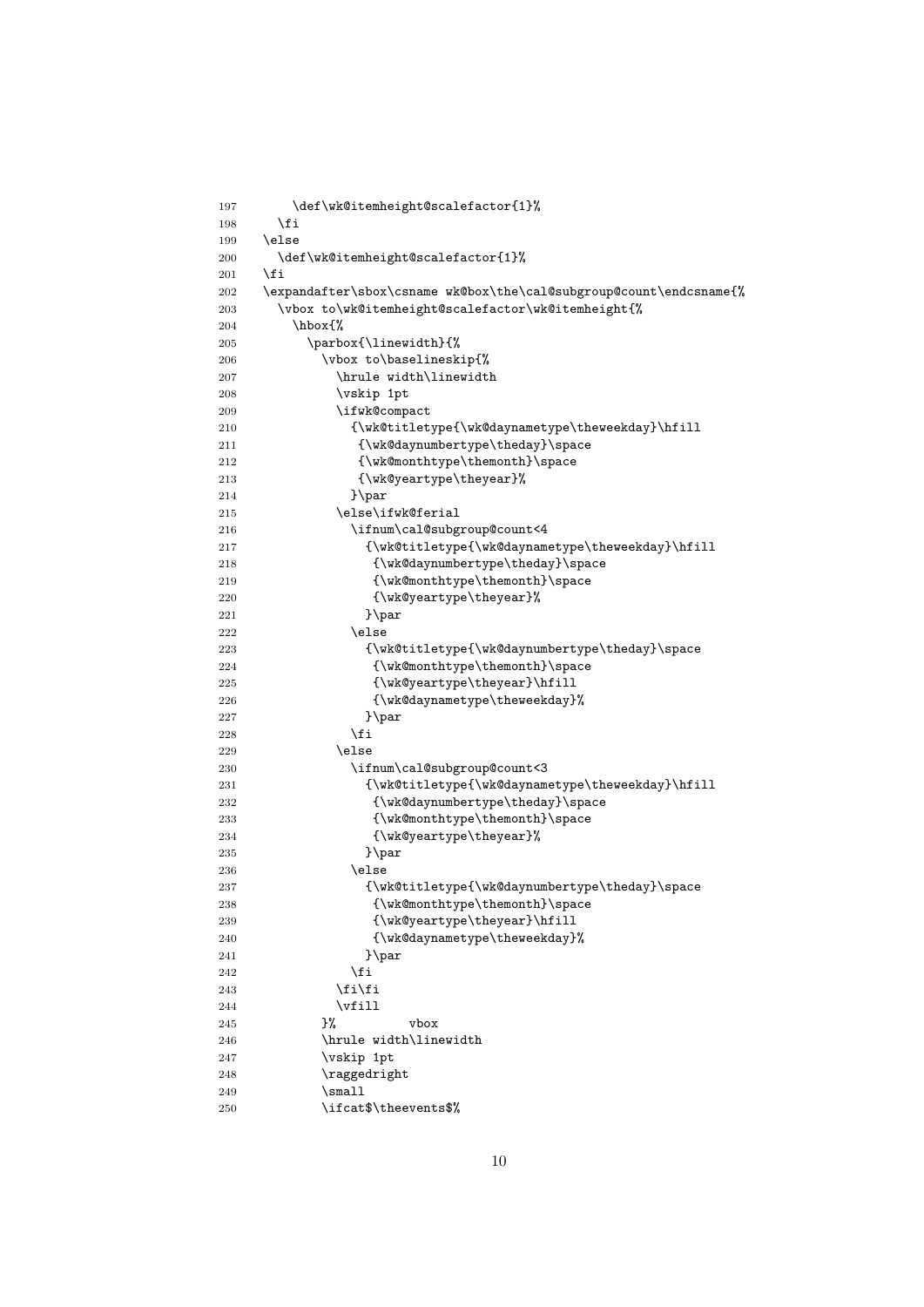```
251 \qquad \qquad \qquad \qquad \qquad \qquad \qquad \qquad \qquad \qquad \qquad \qquad \qquad \qquad \qquad \qquad \qquad \qquad \qquad \qquad \qquad \qquad \qquad \qquad \qquad \qquad \qquad \qquad \qquad \qquad \qquad \qquad \qquad \qquad \qquad \qquad252 \theevents\par
253 \overline{\text{1}}254 \ifcat$\theappointments$%
255 \else
256 \theappointments
257 \setminusfi<br>258 }%
258 }% parbox
259 }% hbox
260 \leaders\vbox{\vskip\wk@intralineskip\wk@hrulefill}\vfill
261 \vskip\wk@bottomlineskip
262 }% vbox
263 \ifnum\badness=1000000
264 \global\wk@overthetoptrue
265 \fi
266 }% sbox
267 \ifwk@overthetop
268 \message{Resetting this date in two-columns.}%
269 \expandafter\sbox\csname wk@box\the\cal@subgroup@count\endcsname{%
270 \varepsilon \vbox to\wk@itemheight@scalefactor\wk@itemheight{%
271 \hbox{%
272 \parbox{\linewidth}{%
273 \vbox to\baselineskip{%
274 \hrule width\linewidth
275 \vskip 1pt
276 \ifwk@compact
277 {\wk@titletype{\wk@daynametype\theweekday}\hfill
278 {\wk@daynumbertype\theday}\space
279 {\wk@monthtype\themonth}\space
280 {\wk@yeartype\theyear}%
281 } \par
282 \qquad \qquad \text{lelex}283 \ifnum\cal@subgroup@count<3
284 {\wk@titletype{\wk@daynametype\theweekday}\hfill
285 {\wk@daynumbertype\theday}\space
286 {\wk@monthtype\themonth}\space
287 {\wk@yeartype\theyear}%
288 }\par
289 \else
290 {\wk@titletype{\wk@daynumbertype\theday}\space
291 {\wk@monthtype\themonth}\space
292 {\wkey{eqrtype\theyear}\hfill293 {\wk@daynametype\theweekday}%
294 } \parbox{1.0cm}{\textbf{par}}295 \hspace{3cm} \angle fi
296 \quad \text{if}297 \forallfill
298 }% vbox
299 \hrule width\linewidth
300 \vskip 1pt
301 \raggedright
302 \small
303 \begin{multicols}{2}
304 \ifcat$\theevents$%
```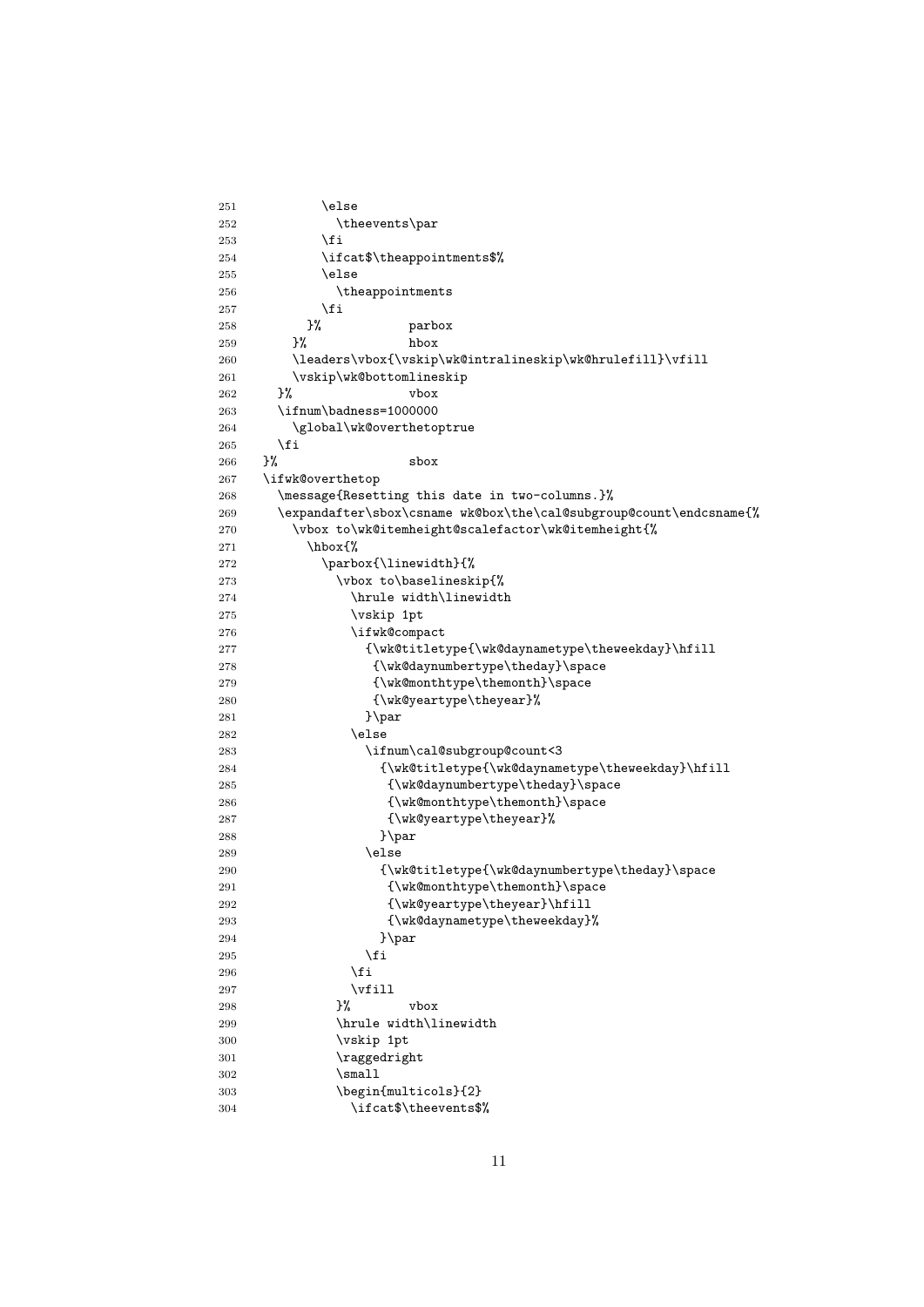```
305 \else%
306 \theevents\par
307 \fi
308 \ifcat$\theappointments$%
309 \else
310 \theappointments
311 \fi
312 \end{multicols}
313 }% parbox
314 }% hbox
315 \leaders\vbox{\vskip\wk@intralineskip\wk@hrulefill}\vfill
316 \vskip\wk@bottomlineskip
317 }% vbox
318 }% sbox
319 \overrightarrow{fi}320 \advance\wk@tempcount by 1
321 \ifnum\wk@tempcount>6
322 \wk@tempcount=0
323 \{f_i\}324 \; \langle / \mathsf{class} \rangle
```
## References

[GMS94] Michel Goossens, Frank Mittelbach and Alexander Samarin. The  $\cancel{B}T\cancel{E}X$ Companion. Addison-Wesley Company, 1994.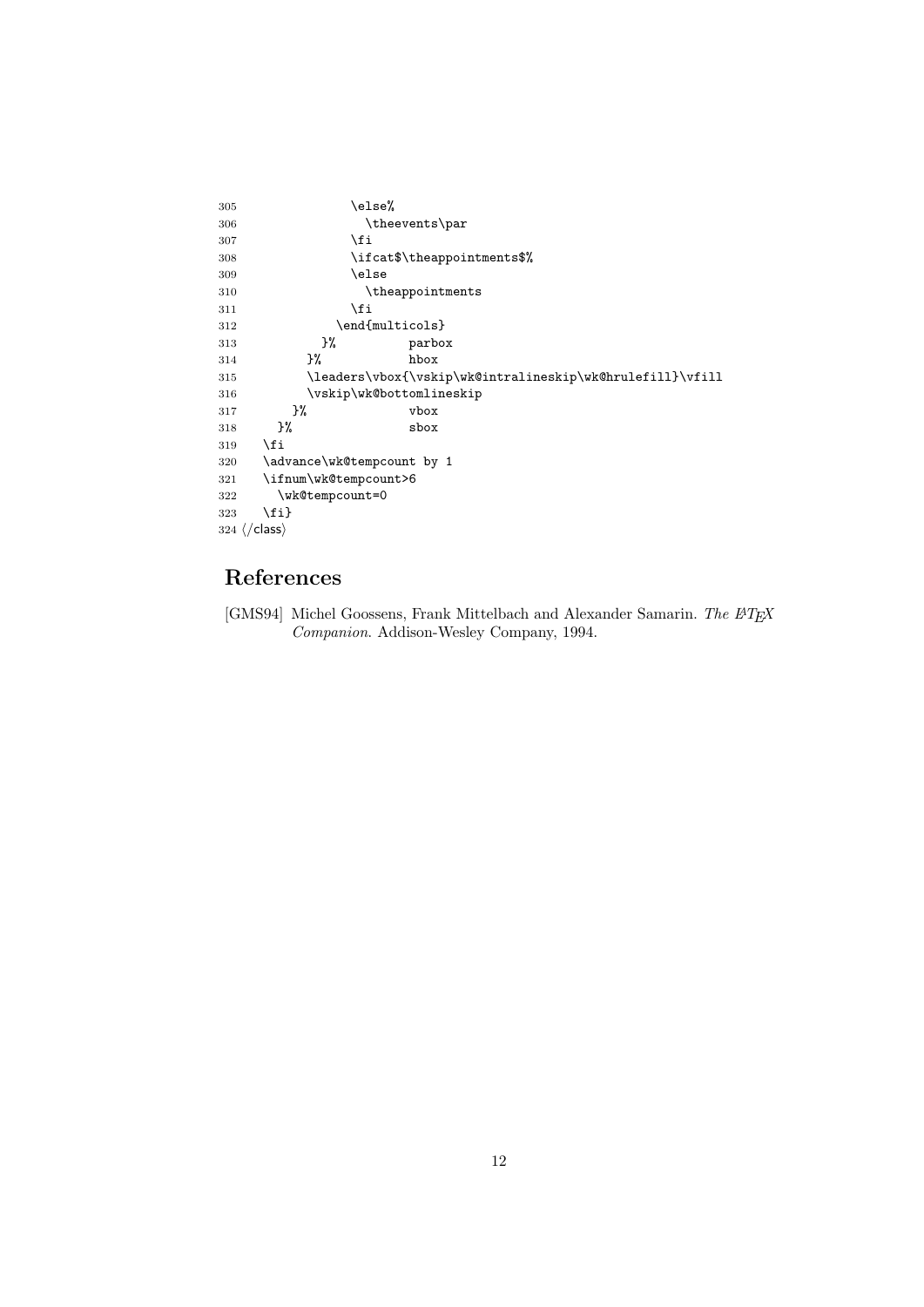## Index

Numbers written in italic refer to the page where the corresponding entry is described; numbers underlined refer to the code line of the definition; numbers in roman refer to the code lines where the entry is used.

| A                                                            | \the events $\ldots \ldots$ 250, 252, 304, 306                             |
|--------------------------------------------------------------|----------------------------------------------------------------------------|
|                                                              | 212,                                                                       |
|                                                              | 219, 224, 233, 238, 279, 286, 291                                          |
| C                                                            |                                                                            |
| $\cal$ al@entry@text  174, 178, 183                          | \theshorttext  176, 180, 184                                               |
| \cal@get@appointments  171                                   | $\theta$ \theshortweekday  155, 166                                        |
| \cal@get@events  171                                         |                                                                            |
| $\cal$ al@insert  140                                        | $\theta$ . The timestart  175, 179                                         |
| $\cal$ al@optionslist  146                                   | $\theta$ . The weekday 210,                                                |
| $\cal$ al@range@end  157, 165                                | 217, 226, 231, 240, 277, 284, 293                                          |
| $\cal$ al@range@start  151, 153, 168                         | \theyear  156, 167, 213,                                                   |
| $\verb+\cal@subgroup@count+\ldots+$                          | 220, 225, 234, 239, 280, 287, 292                                          |
| $\ldots$ 188, 202, 216, 230, 269, 283                        |                                                                            |
| $\cal$ al@textcolor  176, 180, 184                           | W                                                                          |
| $\cal Q$ 176, 180, 184                                       | $\wedge$ wk@bottomlineskip 12, 63, 64, 261, 316                            |
| $\cal$ aldate  154, 158, 164, 169                            | \wk@compactfalse<br>17                                                     |
|                                                              | \wk@compacttrue<br>-16                                                     |
| D                                                            | $\wedge$ wk@daynametype  51, 52, 210,                                      |
| 151, 153, 157, 165, 168<br>\dates@date                       | $217,\ 226,\ 231,\ 240,\ 277,\ 284,\ 293$                                  |
|                                                              | $\wedge$ wk@daynumbertype $\ldots$ 48, 49, 211,                            |
| $\lambda$ 150                                                | 218, 223, 232, 237, 278, 285, 290                                          |
| $\lambda$ : $\lambda$ 173                                    | \wk@ferialfalse<br>16                                                      |
| $\{\text{dates@time@start} \dots \dots \ 172, 173\}$         | \wk@ferialtrue<br>17                                                       |
| Е                                                            | $\wedge$ wk@firstday  5,                                                   |
| \endautofilo  147                                            | 36, 38, 40, 42, 152, 159-161, 163                                          |
|                                                              | $\wedge$ wk@getitemheight  127, 146                                        |
| 1                                                            |                                                                            |
| $\frac{188}{15}$                                             | $\wedge$ wk@intralineskip 11, 60, 61, 260, 315                             |
| \ifwk@compact 9, 37, 72, 93, 131, 209, 276                   | $\wedge$ wk@itemheight  7, 115,                                            |
|                                                              |                                                                            |
| \ifwk@ferial                                                 |                                                                            |
| $\ldots$ 10, 39, 78, 100, 133, 187, 215                      | 128-130, 132, 134, 136, 203, 270                                           |
| $\iint w k$ Coverthetop  4, 267                              | \wk@itemheight@scalefactor . 189,                                          |
|                                                              | 191, 193, 195, 197, 200, 203, 270                                          |
| $\verb \ifwk@traditional    8, 26 $                          | $\wedge$ wk@monthtype  54, 55, 212,                                        |
| N                                                            | 219, 224, 233, 238, 279, 286, 291                                          |
| $\neq$ $138$                                                 | $\texttt{\textbackslash wk@overthetopfalse} \dots \dots \dots \dots \ 186$ |
| $\n\text{day} \ldots \ldots \ldots \ldots 163$               | \wk@overthetoptrue  264                                                    |
|                                                              | $\wedge$ wk@ruleheight  13, 66-68                                          |
| О                                                            | $\wk$ @spitoutboxes  91, 147, 148                                          |
| $\cdots$ 190, 192, 194<br>\or                                | $\text{Wk@tempcount}$ 6, 70,                                               |
|                                                              | 71, 74-76, 80-82, 86-88, 92, 95,                                           |
| $\mathbf P$                                                  | 96, 98, 102, 103, 105, 109, 110,                                           |
| $\preceq$                                                    | 112, 119, 121, 122, 124, 320-322                                           |
| т                                                            | $\text{Wk@titletype} \dots \dots \ 45, 46, 210,$                           |
|                                                              | 217, 223, 231, 237, 277, 284, 290                                          |
| \the appointments $254, 256, 308, 310$                       | $\wedge$ wk@traditionaltrue  15, 25                                        |
| \theday  156, 167, 211,<br>218, 223, 232, 237, 278, 285, 290 | $\wedge$ wk@ yeartype  57, 58, 213,<br>220, 225, 234, 239, 280, 287, 292   |